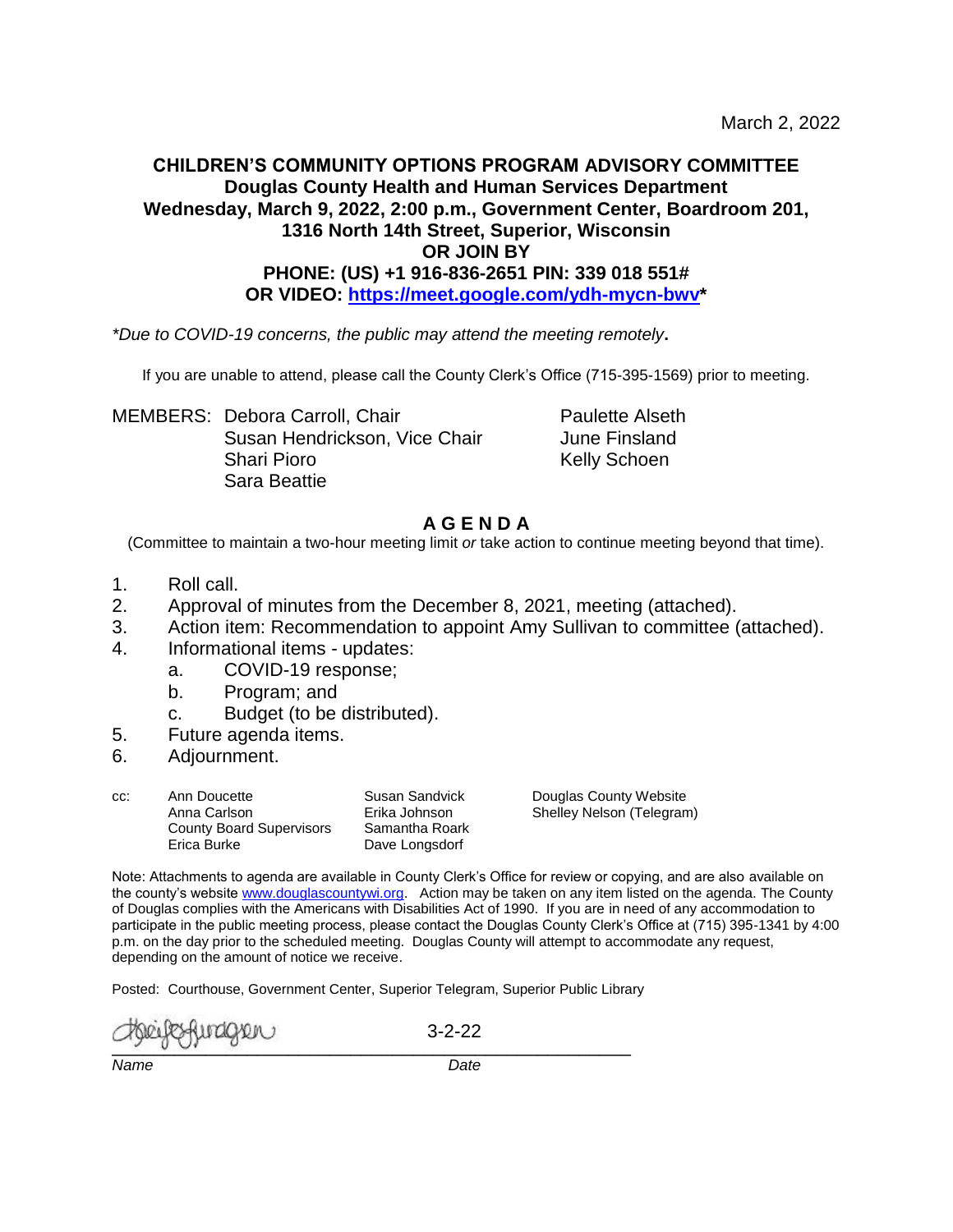## **CHILDREN'S COMMUNITY OPTIONS PROGRAM ADVISORY COMMITTEE Douglas County Health and Human Services Department Wednesday, December 8, 2021, 2:00 p.m. Government Center, Boardroom 201 1316 North 14th Street, Superior, Wisconsin**

Meeting called to order by Chair Debora Carroll.

**ROLL CALL:** Present – Debora Carroll, Sue Hendrickson, Shari Pioro, June Finsland. Absent – Kelly Schoen, Paulette Alseth. Others present – Erika Johnson, Samantha Roark (remote), Deanna Benjamin, Betsy Mistek, Catherine Krause, Kaci Lundgren, Committee Clerk.

**APPROVAL OF MINUTES:** Motion by Finsland, second Pioro, to approve minutes from the September 8, 2021, meeting, with the following correction: Shario to **Shari**. Motion carried.

#### **ACTION ITEM:**

**Recommendation to Appoint Sara Beattie to Committee:** Application included with agenda.

**ACTION:** Motion by Pioro, second Hendrickson, to appoint Sara Beattie to committee. Motion carried.

## **INFORMATIONAL ITEMS - Updates:**

**Membership (Birth-to-3 Coordinator):** New Birth-to-3 Coordinator, Corrine Nelson, will join committee and be at next meeting. Parent of a child in program is applying to be a member and will be listed for appointment next meeting. Current members may stay on committee as long as interested.

**Program:** 95 enrolled in program, one not in eligible setting; will refer to program once eligible. Several referrals to determine eligibility in process. Remote visits and work still allowed due to pandemic.

**Budget:** Projected to be under budget.

**FUTURE AGENDA ITEMS:** Program update; budget; COVID-19 response; membership. Next meeting – March 9, 2022.

**ADJOURNMENT:** Motion by Hendrickson, second Finsland, to adjourn. Motion carried. Meeting adjourned at 2:14 p.m.

Submitted by,

Kaci Jo Lundgren Committee Clerk